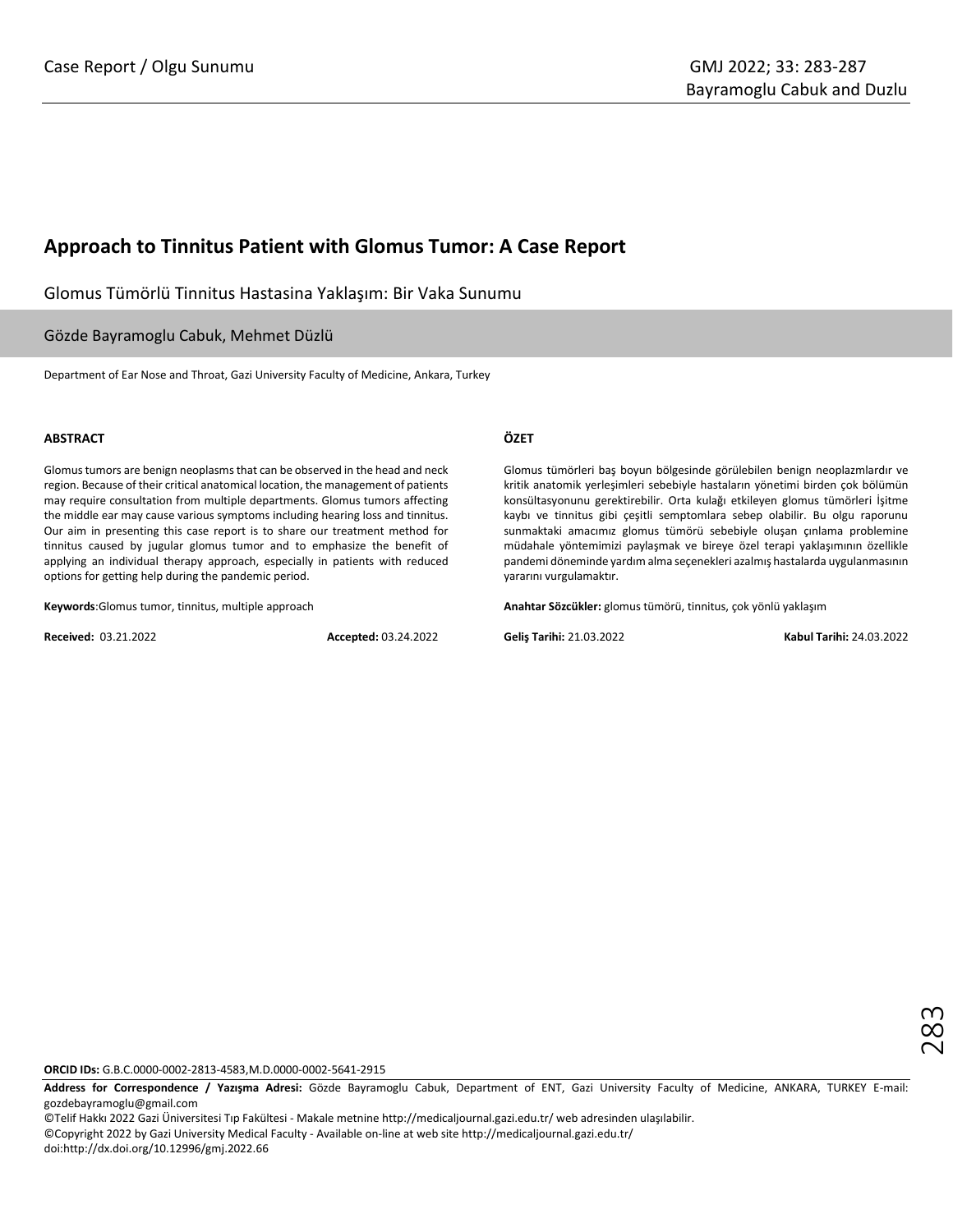## **INTRODUCTION**

Tinnitus is a very common symptom in the community; Its incidence in the adult population has been reported to be approximately 10-15% (1). While the most common risk factor that can trigger tinnitus is noise, it can be caused by a temporary cause such as earwax or by a more complex problem in the head and neck region. It is often not possible to determine the source from which tinnitus originates (2).

Tinnitus can be broadly classified into two groups as being objective and subjective. Subjective tinnitus can only be heard by the patient, while objective tinnitus can be heard by others. The etiology of objective tinnitus can be detected more easily than subjective tinnitus . Since objective tinnitus may be caused by a change in venous and musculer activity caused by pathologies, it is possible to determine its source, but the underlying cause of subjective tinnitus is often not fully elucidated (3).

Tinnitus, a buzzing or ringing in the ear, may be pulsatile or continuous (non pulsatile). The distinction, with a detailed clinical evaluation, determines the most appropriate imaging study. Pulsatile tinnitus suggests a vascular neoplasm, vascular anomaly, or vascular malformation. Most of the neoplasms are glomus tympanicum and glomus jugulare tumors (4). Glomus jugulare tumors are typically sensitive to radiation therapy, these highly vascularized lesions arising from the chief cells of the paraganglia in the adventitia of the dome of the jugular bulb. These are mostly benign, but often locally aggressive and are associated with compression and infiltration of adjacent bone, cranial nerves, or blood vessels, despite an estimated growth rate of less than 1 mm per year (5,6).The intervention options for patients with glomus jugulare tumors include microsurgical resection, radiosurgery, vascular embolization, conventional fractionated external-beam radiotherapy, or a combination of these approaches. The purpose of treatment is to control tumor growth and prevent further neurological compromise, The choice of intervention is important as it increases the chance of controlling the tumor and minimizes the risk of complications (7).

In 80% of these patients, mostly pulsatile tinnitus is observed. Those originating from the middle ear can be seen on examination as red-colored, pulsating masses with otoscopic examination. Less frequently, hemangiomas of the middle ear and facial nerve are also causes of tinnitus. In most patients, chronic tinnitus is not completely treatable. Effective treatment may be possible against objective types such as glomus jugulare tumors, anomalous middle ear vessels, or aneurysms or vascular anomalies in and around the temporal bone. There are a number of options to reduce this complaint, and these can dramatically increase the effect on these patient's quality of life (8).Intervention approaches to tinnitus may include multidisciplinary work and a long-term treatment process. Audiological-assessment with complete audiometry is needed in all patients with chronic tinnitus. At the beginning or during of the intervention process support can be obtained from different departments such as psychiatry, neurology, etc., apart from audiology and ENT. Depending on the patient's tinnitus degree, there is no standard approach protocol in the treatment of tinnitus. In general, each center applies its own clinical approach. Counseling, masking, sound enrichment and habituation therapy are most the commonly recommended therapies in tinnitus patients. Sound therapy in accordance with the psychoacoustic tinnitus measurements of the patients is found to be beneficial for certain patient categories related to tinnitus (9), (10). Studies have described the successful results of therapies with sound generators in 6-8 months (9). Considering the patient's preferences in these patient tailored sound therapies, music that does not contain words, does not cause negative emotions or reactions in the individual, and preferably contains the tinnitus frequency of the individual should be preferred. In the presence of hearing loss, both amplification and sound therapy are recommended. With sound therapy, hearing and tinnitus measurements are repeated in the follow-ups, the measurements made at the first application are accepted as reference and compared with the control measurements to reveal whether the therapy is beneficial or not. Follow-ups may be short-term or require a process spanning several years and many consultations and interviews during this time.

In this study, we aimed to present our treatment method for tinnitus caused by glomus jugulare tumor and to emphasize the benefit of applying an individual therapy approach, especially in patients with reduced options for getting help during the pandemic period.

## **CASE REPORT**

A sixty-six years old female patient was referred to our ENT department with the complaints of hoarseness and dysphagia resulting after the surgical procedure (laparoscopic nissen fundoplication) performed for reflux treatment in another medical center about 10 months ago. In medical history, she also complained hearing loss in the right ear. Physical examination revealed right sided vocal cord paralysis, and hypoglossal nerve paralysis. In addition, pulsatile mass was observed in the right ear during otoscopic examination. The cranial MRI requested for the patient revealed a 2x2x3.5 cm glomus tumor filling the right jugular foramen. The patient was decided to be treated with radiation therapy and she was given radiotherapy (RT) in three sequences in the radiation oncology department.

Subsequently, she was referred to our hearing and speech center about 10 months ago from the ENT clinic. She applied with tinnitus complaint -which occurred after the RT treatment for glomus jugulare tumor in right ear. After obtaining detailed information about the patient's current status through psychosomatic questionnaires and patient information form about tinnitus, clinical measurements of hearing and tinnitus were performed. The tinnitus complaint of our patient had been continuing pulsatile, localized to the right, for about 3 months, and the tinnitus severity was determined as being Grade 4 according to the tinnitus disability scale score determined at the first admission. According to the visual analog scale numbered from "0" to "10", tinnitus severity, duration and perception of discomfort level were scored as "10" by the patient. He had a cognitive (23) score just below the normalization value according to the mini mental test score. At the time of admission, quality of life scores were obtained to be followings: Physical function 40%, physical role limitation 25%, emotional role limitation 66.7%, energy 20%, emotional health 48%, social function 0%, pain 10%, and general health 40%.The measurement results of hearing(Figure 1-4) and tinnitus (Figure 5-7) of our patient, who were recommended to be followed up in 2-3 months within 1 year, are given. Although the duration of the control appointments was extended at the request of the patient in order not to increase the risk of disease during the Covid-19 pandemic period, pure tone and speech audiometry and psychoacoustic measurements related to tinnitus were repeated 4 times within 1 year. All measurements were performed in the same test cabinet and by the same researcher.



**Figure 1.** Change in Left Ear Pure Tone Thresholds



**Figure 2.** Change in Right Ear Pure Tone Thresholds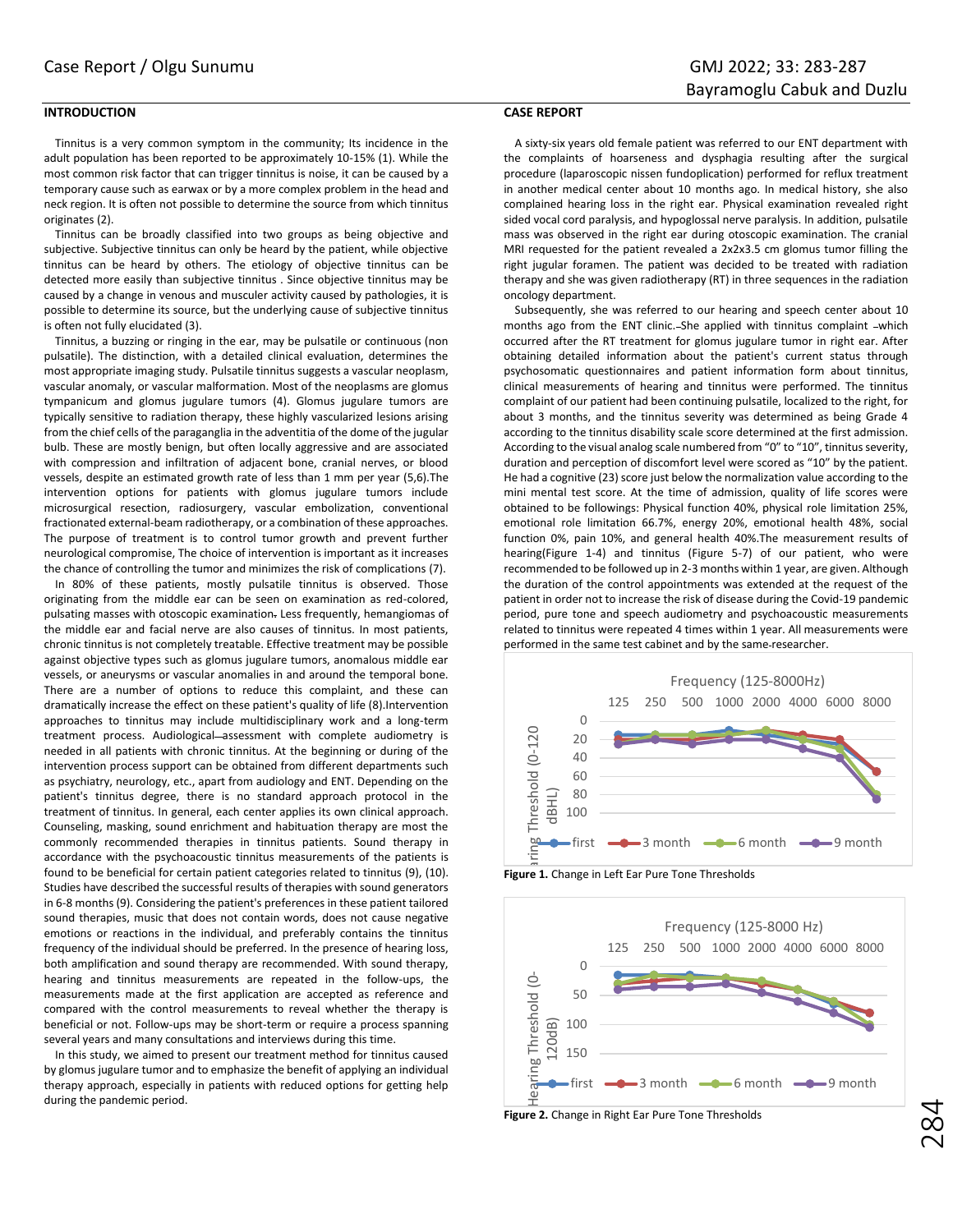## Case Report / Olgu Sunumu GMJ 2022; 33: 283-287

# Bayramoglu Cabuk and Duzlu

According to the hearing measurement findings in Figures 1 and 2, it is seen that the hearing thresholds worsen more significantly after the 6th month. While the hearing on the left was within normal limits at the first measurement, it was observed that it changed slightly sensorineurally in the last audiometry test at the 9th month.

On the right side where the tumor was localized, it was determined that the hearing loss was mildly sensorinoral at the beginning, but increased to a moderate degree according to the most recent test. The drug doses used by the patient did not change during the hearing follow-up period. However, the drug doses were updated according to the hearing measurement scores at the 9th month.



**Figure 3.** Change in Speech Recognation Score(SRT)



**Figure 4.** Change in Speech Discrimination(SD) Score

It was observed that in the right ear where tinnitus was localized, speech discrimination increased in relation to the experience of using the device, and slightly decreased in the unused ear over time. All of control measurements, speech audiometry results were obtained in accordance with pure tone thresholds and her findings on hearing are similar to the literature.

The change in psychoacoustic measurement data investigated related to tinnitus. While the characteristic feature of tinnitus was initially described as pulsatile, it was found to be continuous in the 3rd month of treatment and its character did not change in subsequent appointments. Location and frequency did not change during the follow-ups of the patient; It has been understood that tinnitus is matched at a center frequency of 6 kHz. After the first evaluation, our patient, whose tinnitus grade was determined to be 3rd degree, was given sound therapy together with the 1st level tinnitus information service.

The recorded sound used in voice therapy was created with the help of Adobe Audition 3.0 program. With the help of this program, a narrow band sound was produced in accordance with the tinnitus frequency determined by psychoacoustic measurement. This produced sound was combined with music given by the patient. The narrowband noise value is set as the upper frequency cut-off reference point and filtered with the Multi-track Editor in Adobe Audition 3.0 software. The audio file is 16-bit resolution and has been prepared to be a 2 hour recording by choosing a stereo channel at a sampling rate of 44.100 Hz. The square mean power root value of the music and tape noise is equalized with the "Amplify -Fade process" command; The music was combined as a stereo channel with 70% of the music and 30% of the narrowband noise, making it suitable for therapy. Our patient was instructed to listen to this individualized music at a moderate level for 2 hours every day for at least 8 months.Measurement scores related to tinnitus are presented in the graphs in Figure 5-7.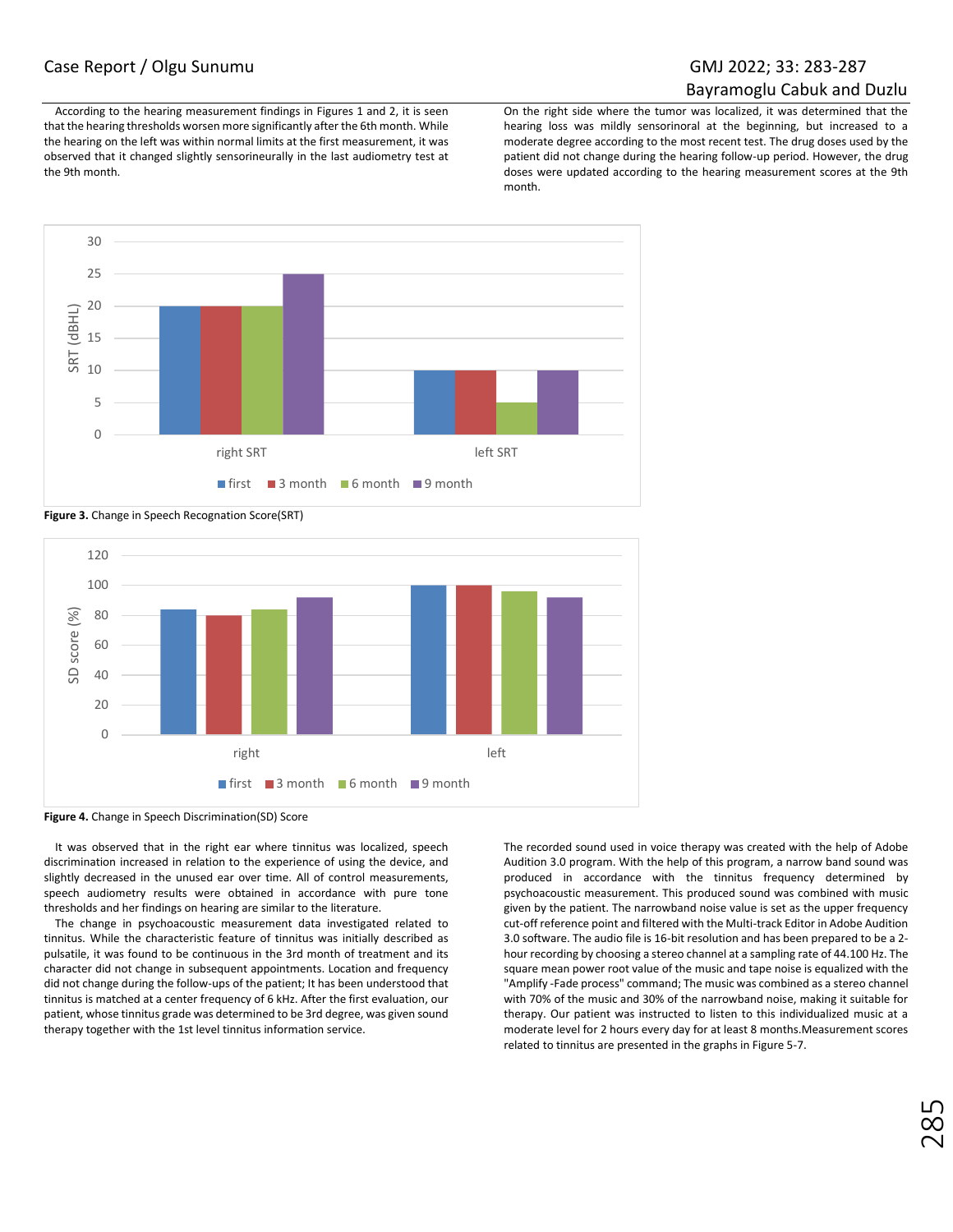

**Figure 5.** Change in Tinnitus Disability Scale (THI) Scores



 $\cap$ 2  $\Delta$ 6 8 10 dBHS  $\blacksquare$  first  $\blacksquare$  3 month  $\blacksquare$  5 month  $\blacksquare$  6 month  $\blacksquare$  7 month  $\blacksquare$  9 month  $\blacksquare$  11 month

**Figure 6.** Change in Tinnitus Loudness Level

**Figure 7.** Change in Minimal Masking Level (MMS)

Although the tinnitus loudness level of our patient at the 6th month increased in line with the change in hearing threshold, no increase was observed in the THI score. MMS was obtained at higher values in the device-free period. While the device can mask tinnitus at lower intensity levels in the early period of use, MMS was obtained at a level of approximately 5dB in the later period, in line with the literature on tinnitus. No change in MMS level was observed in tinnitus measurements in the last two controls. However, it was determined that the THI score decreased and the tinnitus grade regressed to the 1st degree. Our patient, who first described tinnitus severity, duration, and degree of discomfort as the highest score (10/10/10), respectively, in terms of VAS scores, rated these values as 2/5/2, respectively, at his last follow-up appointment. The patient's current status scores in terms of the SF-36 scale, physical function was determined as 45%, physical role limitation 75%, emotional role limitation 0%, energy 40%, emotional health 48%, social function 87.5%, pain 32.5%, and general health 5%.

## **DISCUSSION**

Glomus tumors, are slow-growing, mostly benign paragangliomas seen on the carotid arteries, the middle ear or the area below the middle ear. Glomus tumors are usually benign; however, they can cause significant damage to surrounding tissues as they grow (8, 11).Temporal glomus tumors are five times more common in women than in men. Although the age of onset of symptoms varies between 17 and 80 years, complaints are mostly reported between 50 and 60 years of age (12).The clinical picture presented by these tumors varies according to the source of the growth. The symptoms that occur when originating from the middle ear are otological. Likewise, the first symptoms are auditory when the tumor originates from the bulbus jugulare. Sometimes complaints at presentation such as hoarseness and dysphagia due to vagus nerve involvement may result from tumor enlargement in the jugular foramen (11,12).

286